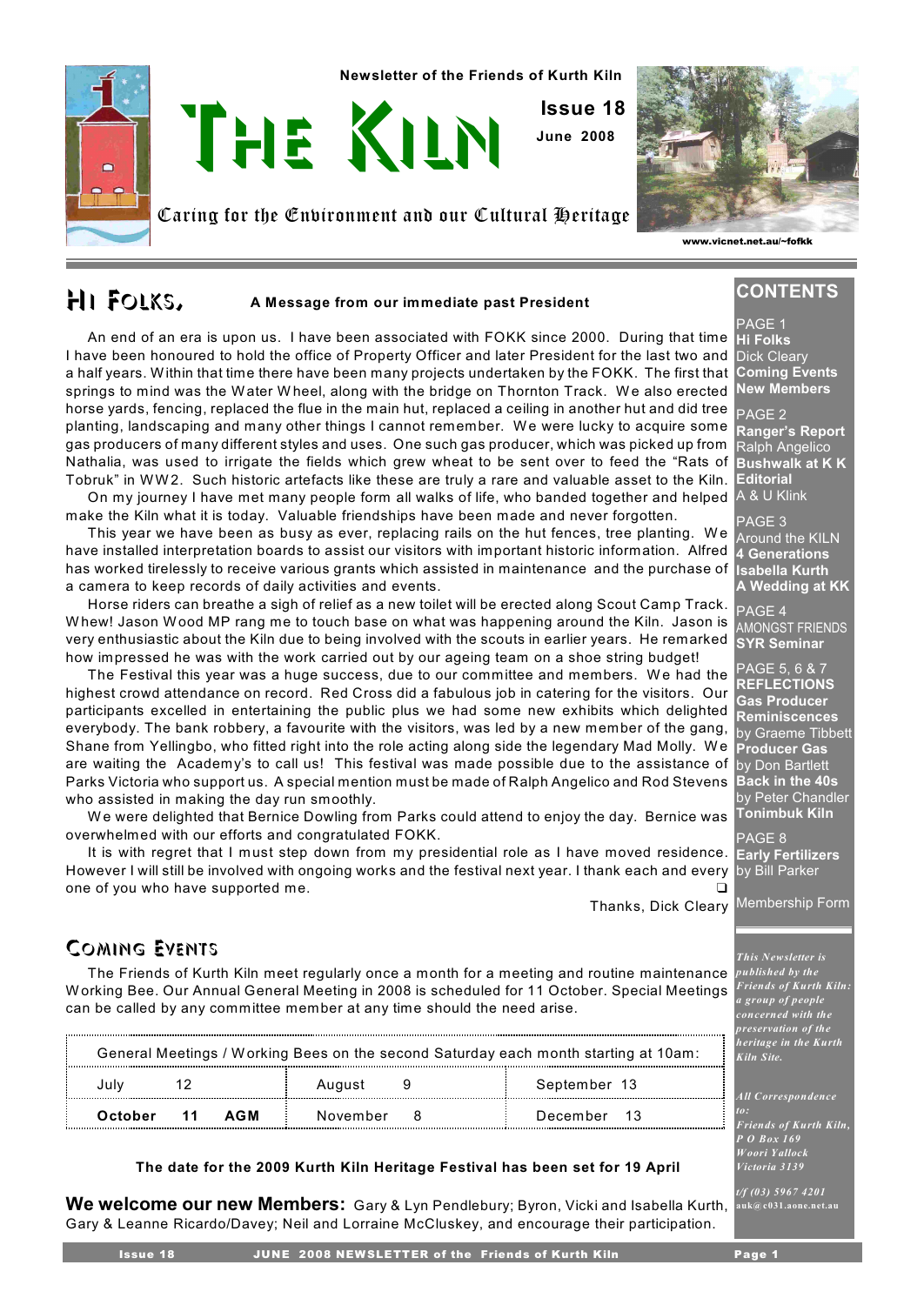# Ranger's Report

Thank you from Parks Victoria to Dick and Kerri for your involvement with the Kurth Kiln Friends group over the many years, and especially when Dick was president and Kerri the secretary for the last two and a half years. We wish Dick and Kerri all the best in their new adventure at Woodside.

The recent Kurth Kiln Festival was another success due to the efforts of Friends of Kurth Kiln and especially Dick and Kerri. The Red Cross did a fantastic job at the festival with food and beverage and with a large crowd on the day their effort was well appreciated by Parks Victoria.

The feed back was very positive and Parks Victoria is happy to be involved with the Kurth Kiln Friends again.

Ken Banks is the president until the next annual meeting later this year. Thanks Ken!

The vegetation growth around Kurth Kiln area from the different projects over the years is fantastic and is a credit to the involvement of all the Friends and school groups over this time.

Maintenance work has been carried out on the huts recently and this will be ongoing. The roof capping on the huts was completed and general work on the other roof huts as well. The chimney will be assessed for damage and work carried out in the near future.

W ork to be completed by Kurth Kiln Friends in the coming months is the fence maintenance work around the huts and staining the post and rail fence.

It was a mighty storm that swept through Melbourne in early April. But by Saturday 5 everything was cleaned up. On Sunday the weather was beautiful; we could not have picked it better for our annual Heritage Festival if we had tried. People turned up in great numbers; some estimated the attendance at over 600. In fact, the Red Cross (thanks for a job well done) said they ran out of some barbeque essentials by about 14:30. The bank-robbery went off without a hitch (not sure this is the right expression here) with a new twist in the never-ending romance between bank teller Molly and Frankie (the charming bank robber) producing more shotgun fireworks.

Our thanks to the many volunteer groups bringing their displays and their activities, adding variety to the festival. A special thanks to Dick and Kerri for bringing it all together on the day. An A3 festival poster in the Kurth Kiln interpretation boxes and on our Internet site tells the story

This year we have applied for funding to bulk-print our promotional brochure, for an Interpretation Board for the site of the Portable Steel Charcoal Kiln in Tonimbuk, and for a Showcase to display some of the larger Kurth Kiln Heritage Machinery to the public.

Our six donated Gas Producers are still in temporary storage, awaiting the outcome of the latest Kurth Kiln Heritage Action Plan. I recommend to you the very relevant Reminiscences of Mr Graeme Tibbett (one of the donors) on page 5 & 6 on "Life without Petrol".

The re-vegetation done last year along the heritage fencing has taken on well and is already outgrowing the protective sleeves everywhere.

Alfred Klink



A new toilet is replacing the existing toilet on Scout Camp Track. It will be an all steel construction with a 3200 litre septic tank to be installed also.

Hopefully this will lead to more toilets being replaced around Kurth Kiln area.

Good news from the Parks Victoria Gembrook: Andy, Kim and Kali Musgrove have an addition to the family, a boy with the healthy weight of 9lb 8ozs and his name is Flynn. Mum and son are well and Andy enjoying his time off with the family.

Cheers and Good Health Ralph Angelico

## **EDITORIAL BUSHWALKS AT KURTH KILN**

Many groups come to Kurth Kiln to have a picnic and to enjoy the natural environment. Bushwalking is an excellent way to appreciate our precious nature. There are many picturesque bush tracks around Kurth Kiln; both short and long walks to match people's expectation and time frames.



Often groups are happy to have someone from the Friends Group help them with a route and tell them about the cultural history of Kurth Kiln. The Friends of Kurth Kiln are always delighted to give a talk about the Kiln and its history, help recce a walk and/or join in the walk.  $\square$ 

For further information please ring Ursula on 5967 4201.

.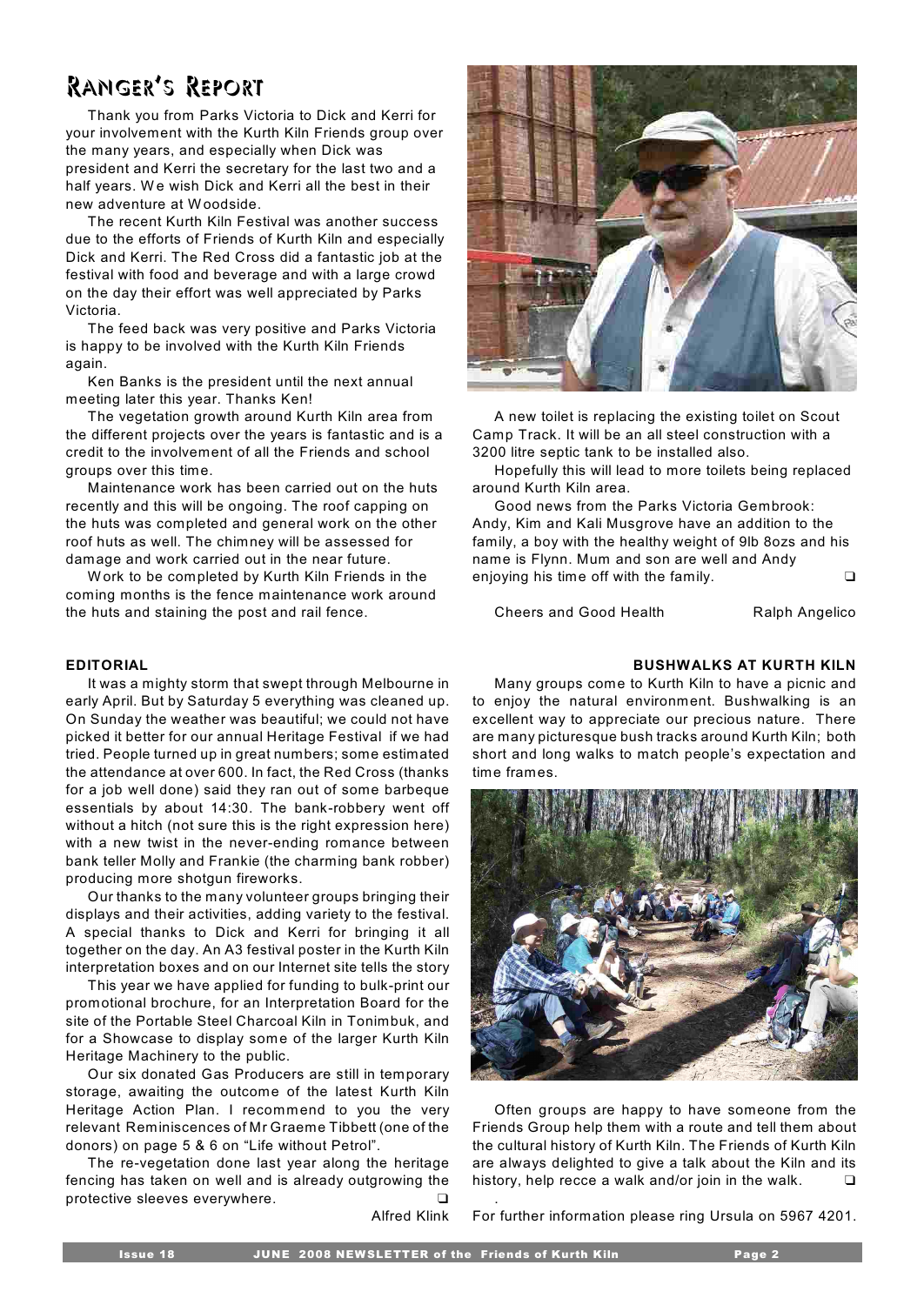# Around the Kiln

## **An historic occasion, four Generations of Kurth involved with Kurth Kiln.**

Two of Professor Ernest Edgar Kurth children, Dorothy and Dudley are members of the Friends of Kurth Kiln group.

On 13 January Dorothy Kurth brought Dudley's son Byron, together with his wife Vicki and daughter Isabella to visit Kurth Kiln. It was Byron, Vicky and Isabella's first visit to Kurth Kiln as they reside in Queensland.

The young family was very interested in the historic Kiln Byron's grandfather had built, how it operated and why the site was chosen. They looked at the huts and the artefacts and were interested in the work the Friends Group does.

Dorothy told stories of the family's visit to Kurth Kiln around the 1970's.

On the day Byron, Vicki and Isabella all joined the friends group. W e felt it was an historic occasion, as Isabella, aged ten, is the fourth generation of the Kurth family to be involved with Kurth Kiln.



Dorothy, Byron, Isabella and Vicki Kurth

Dorothy, who lives in Victoria, regularly comes to the Heritage Festival, sometimes together with Dudley, who also lives in Queensland. Dorothy is interested in researching the Kurth Family history and both she and Dudley have contributed previous articles to the "Kiln" newsletter.

*After the visit Isabella wrote the following story:* 

## **My Trip to the Kurth Kiln**

.

In January this year , when we were down from Port Douglas holidaying in Melbourne, my family, friends and I went to my great grandpas Kiln. At the park we all got photos next to the kiln and had lunch in the display centre. After that the Klinks showed us around the huts. I had never met my great grandfather so I thought that at it was pretty neat that I was standing right next to his Kiln that no one else had invented before. I greatly appreciate the work that the Friends of the Kurth Kiln have put into making this place so special. I am looking forward to coming back and camping with all my friends and family. I would just say another thank-you to the Friends of Kurth Kiln for keeping my great grandpas memory alive, and to my great auntie Dorothy for taking me there.



Isabella filling out the membership form



By Bella Kurth, 10

# **Kurth Kiln, a picturesque place to get married.**  Kurth Kiln is becoming a popular place not only for taking wedding photos, but also having the wedding ceremony and reception there. Kim and Rex married at Kurth Kiln on Saturday 29 December. The heavens smiled on them with bright sunlight. They took their vows in the caretaker's compound, with family and many friends

 $\Box$ 

looking on. Being keen campers, they had opted to also have the reception at Kurth Kiln. Marquees had been erected and the wedding meal cooked in camp ovens.

Kim and Rex choose to spend their honeymoon camping at Kurth Kiln.

W hen they said good-bye, they donated four of the small tables.

 $\ldots$  . The component component component component control  $\ldots$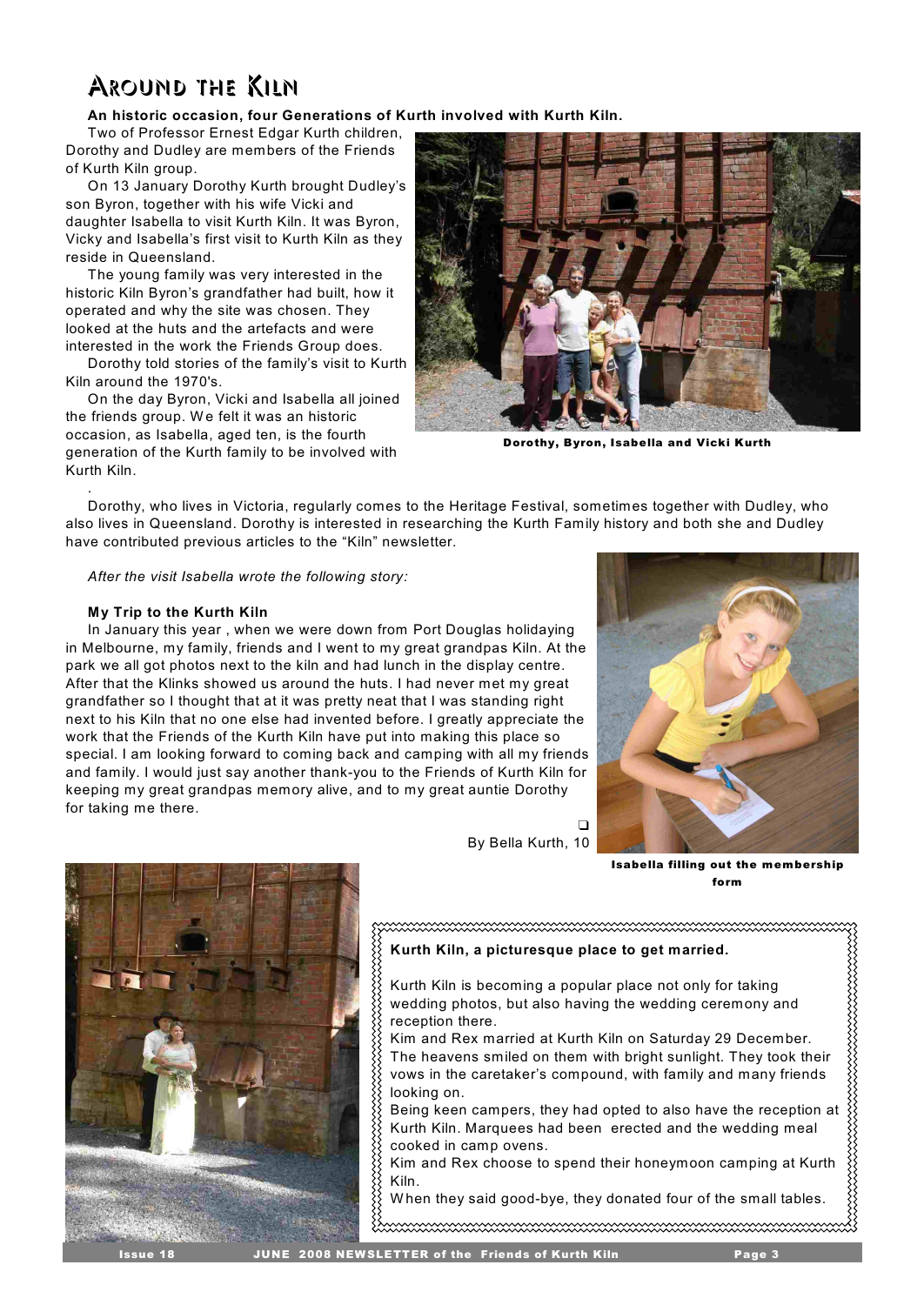- 
- 
- 
- 
- 
- 

Dr. KS Tan and Carolyn Tsioulos, Melbourne Water, Urban Water Planning team, spoke about water and sewage management. Their adaption proposals were:

- Monitoring waterways
- ÷. Fencing waterways
- Provision of shade refuges and habitat along waterways
- · Improved bank stabilisation
- Review wetlands design requirements
- Investigate more water efficient land management practices
- Decentralised or underground water quality treatment
- Research into impacts of bio-diversity.

Owen Gooding CFA, Community Safety team and Anthony Hester, Parks Victoria, spoke about Fire Ecology. They listed the following challenges for the future: **EIRE INTENSITY** 

- Will we need to increase prescribed burn off?
- 60) What are we trying to protect?
- What are the risks of burning to not burning? òн.
- Do we have to put out all fires?

t) in vp

• Do we need an acceptance of fire as normal?

All graphs shown global warming linked to increases in Greenhouse gases at an alarming rate (see below).

> The lunch break in the Club Room with its picturesque panoramic view (see above) was a relaxing interlude in the feature-packed schedule of the day. It also gave an opportunity to mingle and a chance to discuss the various issues with the presenters and other participants.

Yarra Riverkeeper Association, talking about the Yarra. Our precious Yarra is suffering from urban expansion, polluted waters and loss of flows. Ian's aim is to improve our understanding of the problem, and an appreciation of the Yarra - its delights as well as its plights, so that all of us can look after it better. "Go out and enjoy the

river, treasure and value it, tell other people of your passion for the river".

g.

During the Forum Workshops "The Next Steps", Ian Penrose's theme proved a good start: Be passionate in your efforts to defend the bush, the environment, the cultural heritage or whatever you are volunteering for. It is a motivating way to pass on your message about your concern for the environment. In seven groups the participants debated individual concerns and filled numerous butcher-sheets with notes.

The Friends of Kurth Kiln sincerely thank the Shire of Yarra Ranges for organising the friendly and highly informative forum.

# **The Friends of Kurth Kiln were invited to participate in a day-long Community Seminar-Forum Day** "Conserving our Landscapes in a Changing World"

**A Shire of Yarra Ranges Forum in Yarra Glen & June 2008** 

Katie Jacobson, Yarra Ranges Landcare Facilitator organised the Community Forum

After the welcome Alison Laing, CSIRO Sustainable Ecosystems (Canberra) spoke about the changing climate and of the many alternative management practices we will need to adopt.

During the morning we heard Dr. Roger Jones, Principal Research Scientist with the Centre for Australian Weather and Climate change, concluding with immediate actions which should be taken:

- Identifying shared risks between climate, fragmentation, hydrology etc.
- Expert mapping of change pressures on large systems,
- Active monitoring, testing and observing change processes
- Large scale re-vegetation such as direct seeding
- Change from conservation to stewardship model
- Significant new investment in knowledge and management
- Invest in biodiversity in a planned manner.

- 
- 
- 
- 
- 
- 
- 

500 kW/m - prescribed burning<br>
'700 kW/m - direct attack in forest<br>
- 0,000 kW/m - direct attack in grass<br>
10,000 kW/m - house losses increase<br>
30,000 kW/m - Dandenongs Fires, 19<br>
60,000 kW/m - NSW fires 1994

> 100,000 kW/m - Ash Wednesday<br>NB. Long duration fires e.g. 2003,<br>varying intensity













The afternoon session began with Ian Penrose,

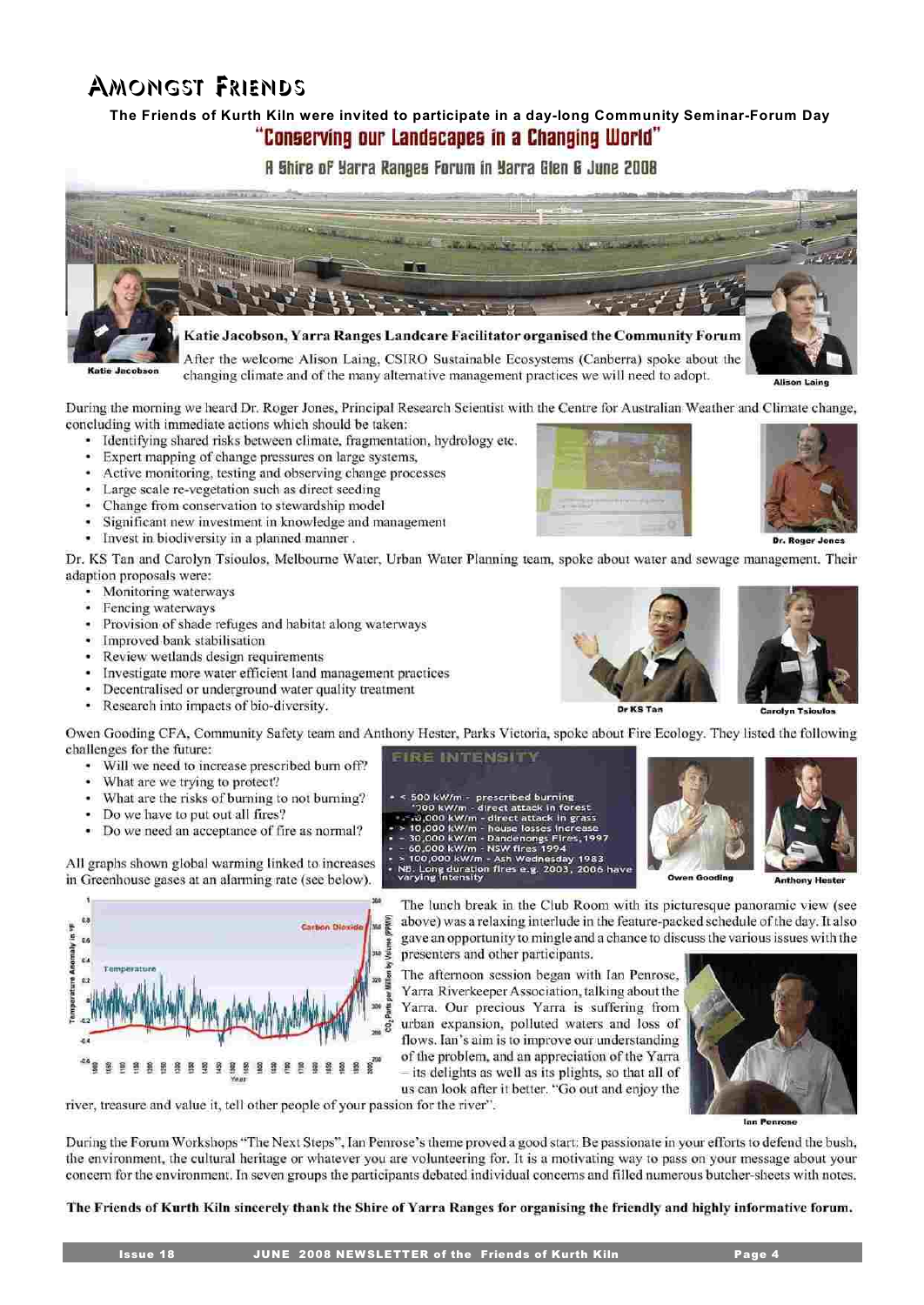# Reflections

# Gas Producer Reminiscences

by Graeme Tibbett © 28 February 2008

*Mr. Graeme Tibbett has given a well preserved Gas Producer Unit on permanent loan to Kurth Kiln for the proposed Gas Producer Display. Many visitors show an interest in the Gas Producer Collection, which is indeed a great asset, when showing schools and other groups around the kiln site.* 

*On Thursday 21 February, members of the Friends Group attended when Mr. Don Bartlett, President of Engineering Heritage Victoria, gave a presentation on "Producer Gas and the Australian Motorist". Mr Tibbett, a member of that organisation, kindly agreed to write the Gas Producer Reminiscences below.*

## **Memories of my war time experience of travelling with these devices.**

My first vehicle fitted with a NASCO model, was a 1926 Chrysler 60 Tourer. The unit was mounted on a heavy carrier attached to the back of the vehicle. It consisted of a hopper, which from memory was about 2 feet square and about 3 feet high. The air was admitted at the side of the hopper about 5–6 inches above the bottom through a fitting known as a tuyere (pronounced TW EE-ER) which was made of some ceramic material somewhat akin to fire bricks used in furnaces.

There was a fairly heavy round lid on top through which the charcoal was loaded and it was clamped down by a toggle device onto a seal made from asbestos rope. The lid had to be airtight and there had to be no other leaks as any ingress of air anywhere else but through the tuyere, would cause the fire to go towards the leak and burn the side out of the hopper.

The fire itself was not very large and was concentrated around the tuyere and as it burned the charcoal, so further charcoal would feed down from the hopper. The fire produced gas and ash, and if the charcoal was of low grade and contained impurities, hard slag was formed and this had to be removed from time to time from an ash trap at the bottom through an airtight trapdoor.

On the side of the unit was a gas filter through which the gas was passed to remove as much grit as possible before it was fed into the engine through a "T" fitting, with a butterfly valve usually fitted under the normal carburetor.

The filter on my first unit consisted of, I think, four white felt bags over wire frames. They were about 12 inches by 24 inches by 1¼ inches thick and the gas passed from the outside to the inside of the bags. Dust was collected and fell into the ash trap. The gas hose from the unit to the engine was rubber, about 1½ inches in diameter.

To operate, the hopper was filled through the top opening with charcoal, the lid locked down and the motor started on petrol. The gas valve in the "T" fitting was cracked open then a piece of wire with a rag tied on the end was dipped in kerosene and lit and pushed into the tuyere where the flame was sucked into the charcoal and ignited it.

One then got into the vehicle, and with the judicious use of the accelerator, "T" valve and choke, gas would be drawn into the engine and then the petrol would be shut off and everything was ready to go. This procedure took about 13 minutes.



Later models used an electric blower to start the process and so some petrol was saved. Here something needs to be said about filters. They were necessary of course to remove grit, but they restricted gas flow. In my experience the motor only produced about 60–70 per cent of the normal petrol engine, even If the gas unit was working at 100%, due to lower thermal efficiency of gas compared to petrol. So filters needed to be as unrestricted as possible. Of course, if they were too unrestricted, the motor wore out faster.

There were other factors that reduced the efficiency of the whole system. First, the charcoal quality varied markedly for various reasons; such as, the wood it was made from, the method in which it was made, amount of moisture it contained, size of the pieces, etc.

Red gum appeared to be one of the best, but every farmer for miles around got into the act of making 'charcoal' and some used any old wood that was handy.

If charcoal had a lot of moisture in it, this was passed through the system and filters made of felt soaked it up and swelled as felt will when wet, and stopped gas getting through. Some filters using oiled sisal were not affected so much but were not so efficient at dust removal. Things weren't meant to be easy!

The charcoal was available at-most service stations in old potato sacks at 10/- (\$1.00). If you needed to run any distance in the country where garages were few you then had to carry one or two bags on the running boards or mudguards, or wherever they would fit.

After driving for some time all the charcoal in the hopper would be consumed so it had to be refilled. This was helped if you could find a downhill run, as after refilling you could get the gas through again by coasting down in top gear and drawing the gas through the system, so would not need to use petrol again.

Keep in mind that petrol was rationed at that time to about 1 gallon per month and 1 gallon every two months for a motorcycle, so one saved as much as possible.

The refilling operation meant that the top lid was unlocked after the motor was shut off. You then stepped back for about a minute, because there was gas in the hopper, which would ignite in a loud whoosh through the top opening.

Many people lost eyebrows, the front of their hair etc, through looking in to see how much fuel was left, too early. You then tipped the bag of charcoal in and locked the lid again. You never wore good clothes in those days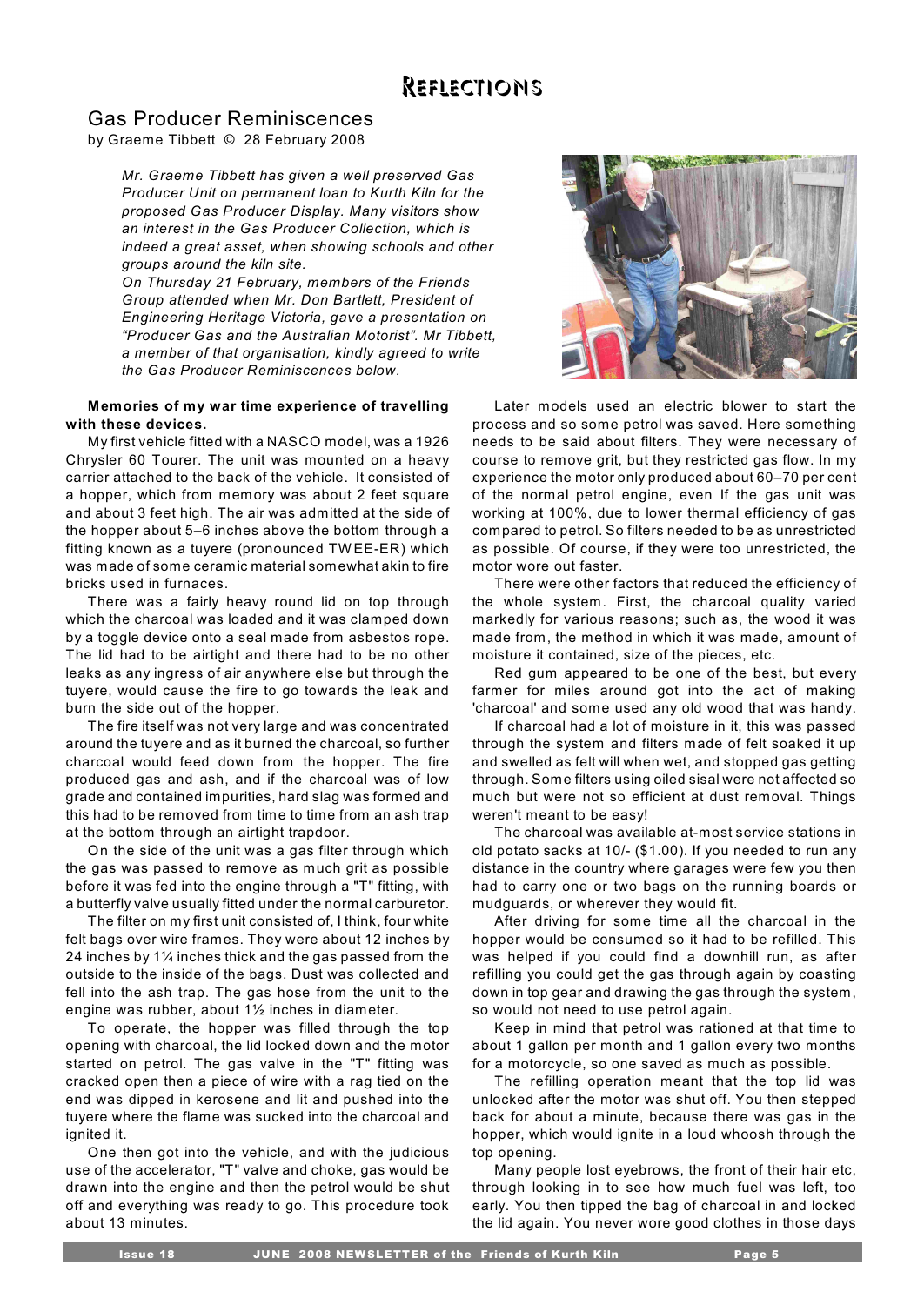as the tipping exercise released a lot of sooty black dust.

The advantage of using gas producers was that at least you got some use out of your vehicle. The disadvantages were if it was dirty, and the loss of power, particularly on hills. I got over that by mounting a one gallon tin on the firewall of the scuttle for petrol to use to start the motor, and filling the petrol tank with power kerosene to run the motor till the gas came through.

I had two accelerator pedals on the floor, one for gas, and one for power kerosene so I could boost the car over hills by using both pedals. The authorities, of course, at that time frowned upon the use of kerosene. (And probably still do ?)

My second car was a 1931 Oakland V8 sedan. I made the GPU myself and mounted it on a one-wheel trailer. I made the tuyere out of steel but it was water cooled to stop it burning out in the intense heat of the fire.

I later wondered if a motor bike would work on gas, so I bought a Harley Davidson outfit for 5 pounds (\$10.00 – I wish I still had it today) and made a small unit to go on the back of the sidecar. The hopper was a five gallon drum modified to suit. The filter was one of Mother's old sugar canisters, with a couple of quarts of old engine oil in the bottom, into which the incoming gas threw its heavy particles, then went up through some oily sisal. The Harley went well and I rode it from Brunswick to Maribyrnong every day to work. It eventually came to a sad end one day when, going through central Melbourne, for some reason it backfired, and blew the bottom out of the filter and spread oil all over Elizabeth Street.

I lived in Bendigo for some time during the war years and took up to seven passengers in the Chrysler to Melbourne and back each weekend for 25 shillings (\$2.50) each. I would use two bags of charcoal each way at 10 shillings (\$1.00) each. As the vehicle was only a fiveseater (plus driver) I put two 5 gallon drums with cushions on the floor for the extra two passengers.

Incidentally, I would travel from Bendigo to Melbourne and see only 2-3 other vehicles at night on the run except in towns such as Kyneton, W oodend, etc. Things have changed; with the freeways and the Calder Highway

upgrades, the distance then was 100 miles and took between 3-4 hours on a good run.

## **A couple of other things come to mind of experiences I had during these times:**

I was travelling to Bendigo (where I lived at the time) at night with a mate in his Ford Coupe, about a 1935 model, and we had to refill the hopper about 5-6 miles from Kyneton. W hen he was locking the top of the lid down, the locking toggle broke and as we couldn't afford any air leaks, I sat on top of the hopper until we got to Kyneton and got it fixed.

On one of the trips from Bendigo to Melbourne at night I noticed in the rear view mirror a lot a glowing red spots, on the road behind me, so I stopped and found a bag of charcoal I had tied on the frame of the burner was well alight, and dropping burning lumps of charcoal along the highway.

Sometimes the charcoal contained a lot of excess moisture and would stop the felt filters from working as efficiently as they should. So quite a few times I have stopped on the side of the road, and dumped the whole of the hopper load on the ground and refilled with fresh charcoal. I always picked a place that was very clean, and I don't think I started any bush fires.

Incidentally, Producer Gas is CO, i.e. carbon monoxide which is very toxic. One night after arriving at Bendigo about 1:00am, I was getting a bit tired and after parking the car in the garage I just relaxed in my car and went to sleep. Suddenly I found myself feeling somewhat strange, and got up. I was probably lucky it was not my last sleep.

On one other trip down I had my usual me and seven passengers, and a trailer with a canvas cover over a load of luggage. On the way I saw a sailor hitching a ride and as there were not many other cars on the road, I offered to let him sit in the trailer. This he did, with his back to the wind and his coat collar pulled up. That was before we got to Kyneton. W hen we got to North Essendon and met the tram tracks, I stopped for the first time since picking him up, and went back to tell him he could catch his tram. He wasn't there, and to this day, despite making some discreet inquiries, I don't know what happened to him.

# **DON BARTLETT, PRESIDENT, ENGINEERING HERITAGE VICTORIA**

Don Bartlett's Gas Producer Reminiscences included technical details about Charcoal Production, Gas Producers and Producer Gas, as well as historical data. He spoke about the chemistry of Producer Gas. The ideal charcoal, Don said jokingly, should be compact, free from dust, regular in size, giving a rich gas, free from tars and

injurious products. It should not "coke" the generator, should not absorb water, should not soil the cloths, should not have an offensive odour. In short – it doesn't exist!

Some of the historic snapshot data were:

- Petrol was 22pence per gallon in 1920
- 20 pence per gallon in 1938. (Projected \$1.09/litre in 2001).
- 18 pence per gallon in 1956
- Minimum weekly wage in 1939-40 about \$10.00.
- Tests gave 80% savings for Producer Gas over Petrol.
- GPU cost £45-70 in 1939. A new Austin car would cost £250.

The Fuel crisis eased in 1944-45 but for some reason petrol rationing continued long after the war – limited to 180 miles per month – until it was abandoned in 1949 after a High Court appeal.

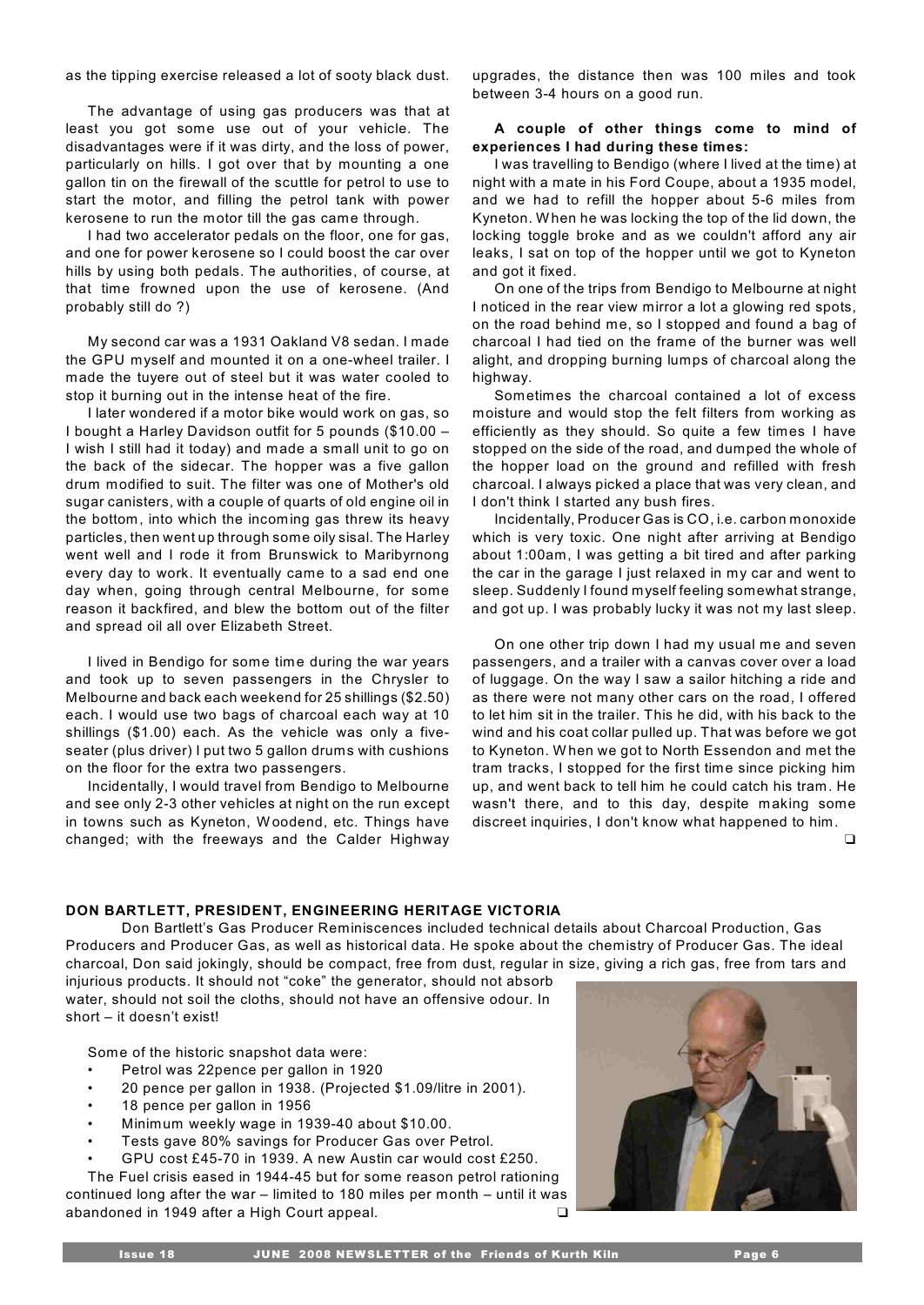## **PETER CHANDLER REMEMBERS**



*We first met Mr. Peter Chandler on 27 January, when the Gembrook Market Committee invited the Friends of Kurth Kiln to bring their display to the Market. Mr. Chandler told us of his recollection of Gas Producers and sent us the following article:*

I remember back into the early forties when charcoal was used in so-called Gas Producers as a substitute for petrol. One of the first Gas Producers I remember was installed in one of the Belgrave Taxis, then soon after in the Belgrave U.S. Buses. The Buses travelled each day down to their Depot in Flinders Street, Melbourne and back again all over the Dandenong Ranges. As this was during World War II, petrol was very scarce. Rationing was introduced in 1941 to

control its use, and you had to have Petrol Vouchers to obtain it.

I also remember when the drivers of theses buses were due to commence work, they had to "fire up" their Gas Producers with dry wood, then fill up with some coke to produce their gas. There was always clouds of black smoke before they had sufficient gas to start up their day on the road. The road and the road of the road and the road and the road and the road and the road and the road and the road and the road and the road and the road and the road and the road and the road and the road and the r

Mr Chandler came to the Heritage **Festival** 

#### **PORTABLE KILN ON TONIMBUK ROAD**

On the side of Tonimbuk Road, deep in the Bunyip State Forest, stands a remarkable steel structure. Somewhat reminiscent of an old bus-stop shelter it has been slowly rusting away in the bush for over 50 years. Do you know what it is? Do you have information who made it and when, and how it was being used?

The general consensus is that it is actually a purpose designed, portable charcoal kiln that may have been part of the early war-time efforts to manufacture charcoal for the motor industry. During the days of petrol rationing, charcoal was used by many in so-called Gas Producers as a substitute for petrol. Constructed from heavy gauge angle iron and steel sheeting, with welded and rivetted joints, the lower sides have now crumbled away and there is no integral floor, which we presume it would have had at one stage. The entrance opening has no



door, although heavy anchor points at the door frame suggest a substantial cover. A number of different size rectangular openings in both the sloping sides of the gable roof defy definition.

Badly corroded remnants of steel skids suggest the kiln was originally dragged by bullocks, horses or tractor from site to site to locations with large stands of wood suitable for the manufacture of charcoal.

The Friends of Kurth Kiln have applied for funding for an Interpretation Board to be erected on site, to identify the historic structure and to give the public the available information.

A Cardinia Shire Heritage Study on Heritage Places identifies the site as follows:

- The kiln is thought to have been used in WW II for charcoal burning for Producer Gas as an alternate fuel .
- It was reputedly part of an operation involving Internees camped nearby in Camp Road.
- The *Minark Heritage Victoria* database describes this kiln as "of high scientific and historical significance".
- The c1940 dated kiln is of significance to the Cardinia Shire and potentially to the State of Victoria, because it provides evidence of a particular phase in the development of the timber industry using local trees, and its reputed association with the use of Internee Labour.



Ian Sullivan, Parks Victoria Heritage Coordinator and Ralph Angelico, Parks Victoria Gembrook Friends of Kurth Kiln Liaison Officer inspecting the Tonimbuk Kiln Structure.

The kiln is one of only two known portable metal charcoal kilns in the State.  $\square$